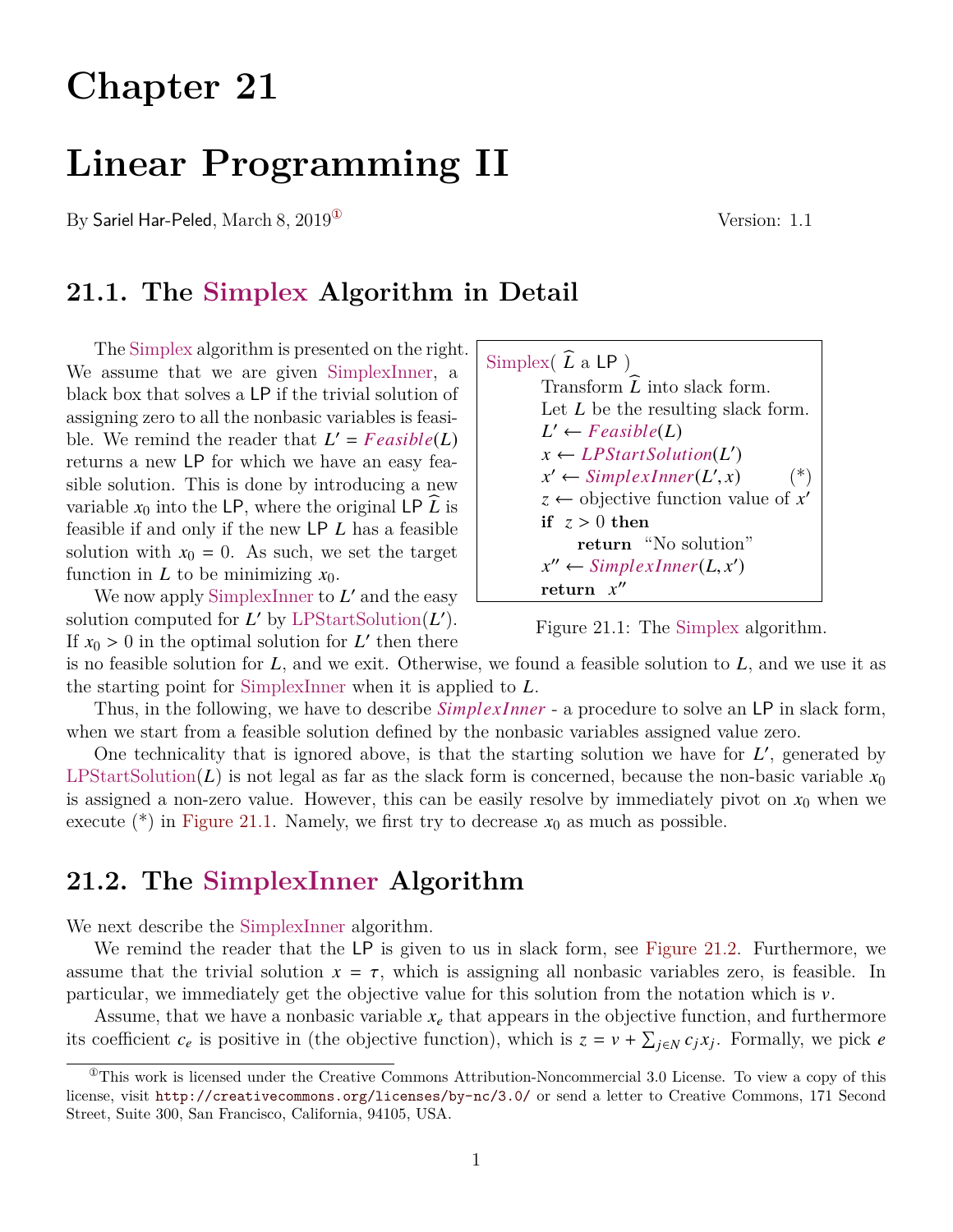<span id="page-1-0"></span>

| $B$ - Set of indices of basic variables           |      |
|---------------------------------------------------|------|
| $N$ - Set of indices of nonbasic variables        |      |
| $n =  N $ - number of original variables          |      |
| $b, c$ - two vectors of constants                 |      |
| $m =  B $ - number of basic variables (i.e., num- |      |
| ber of inequalities)                              |      |
| $A = \{a_{ij}\}$ - The matrix of coefficients     |      |
| $N \cup B = \{1, ..., n + m\}$                    |      |
| $v$ - objective function constant.                |      |
| (i)                                               | (ii) |

Figure 21.2: A linear program in slack form is specified by a tuple  $(N, B, A, b, c, v)$ .

to be one of the indices of

$$
\left\{j \middle| c_j > 0, j \in N \right\}.
$$

The variable  $x_e$  is the *entering variable* variable (since it is going to join the set of basic variables).

Clearly, if we increase the value of  $x_e$  (from the current value of 0 in  $\tau$ ) then one of the basic variables is going to vanish (i.e., become zero). Let  $x_l$  be this basic variable. We increase the value of  $x_e$  (the *entering* variable) till  $x_l$  (the *leaving* variable) becomes zero.

Setting all nonbasic variables to zero, and letting  $x_e$  grow, implies that  $x_i = b_i - a_{ie}x_e$ , for all  $i \in B$ .

All those variables must be non-negative, and thus we require that  $\forall i \in B$  it holds  $x_i = b_i - a_{ie}x_e \geq 0$ . Namely,  $x_e \leq (b_i/a_{ie})$  or alternatively,  $\frac{1}{x}$ *xe*  $\geq \frac{a_{ie}}{1}$ *bi* . Namely,  $\frac{1}{1}$ *xe* ≥ max *i*∈*B aie bi* and, the largest value of *x<sup>e</sup>* which is still feasible is

$$
U = \left(\max_{i \in B} \frac{a_{ie}}{b_i}\right)^{-1}.
$$

We pick *l* (the index of the leaving variable) from the set all basic variables that vanish to zero when  $x_e = U$ . Namely, *l* is from the set

$$
\left\{j \mid \frac{a_{je}}{b_j} = U \text{ where } j \in B\right\}.
$$

Now, we know  $x_e$  and  $x_l$ . We rewrite the equation for  $x_l$  in the LP so that it has  $x_e$  on the left side. Formally, we do

$$
x_l = b_l - \sum_{j \in N} a_{lj} x_j \qquad \Rightarrow \qquad x_e = \frac{b_l}{a_{le}} - \sum_{j \in N \cup \{l\}} \frac{a_{lj}}{a_{le}} x_j, \qquad \text{where } a_{ll} = 1.
$$

We need to remove all the appearances on the right side of the LP of  $x_e$ . This can be done by substituting  $x_e$  into the other equalities, using the above equality. Alternatively, we do beforehand Gaussian elimination, to remove any appearance of  $x_e$  on the right side of the equalities in the LP (and also from the objective function) replaced by appearances of *x<sup>l</sup>* on the left side, which we then transfer to the right side.

In the end of this process, we have a new *equivalent* LP where the basic variables are  $B' = (B \setminus \{l\}) \cup$ { $e$ } and the non-basic variables are  $N' = (N \setminus \{e\}) \cup \{l\}.$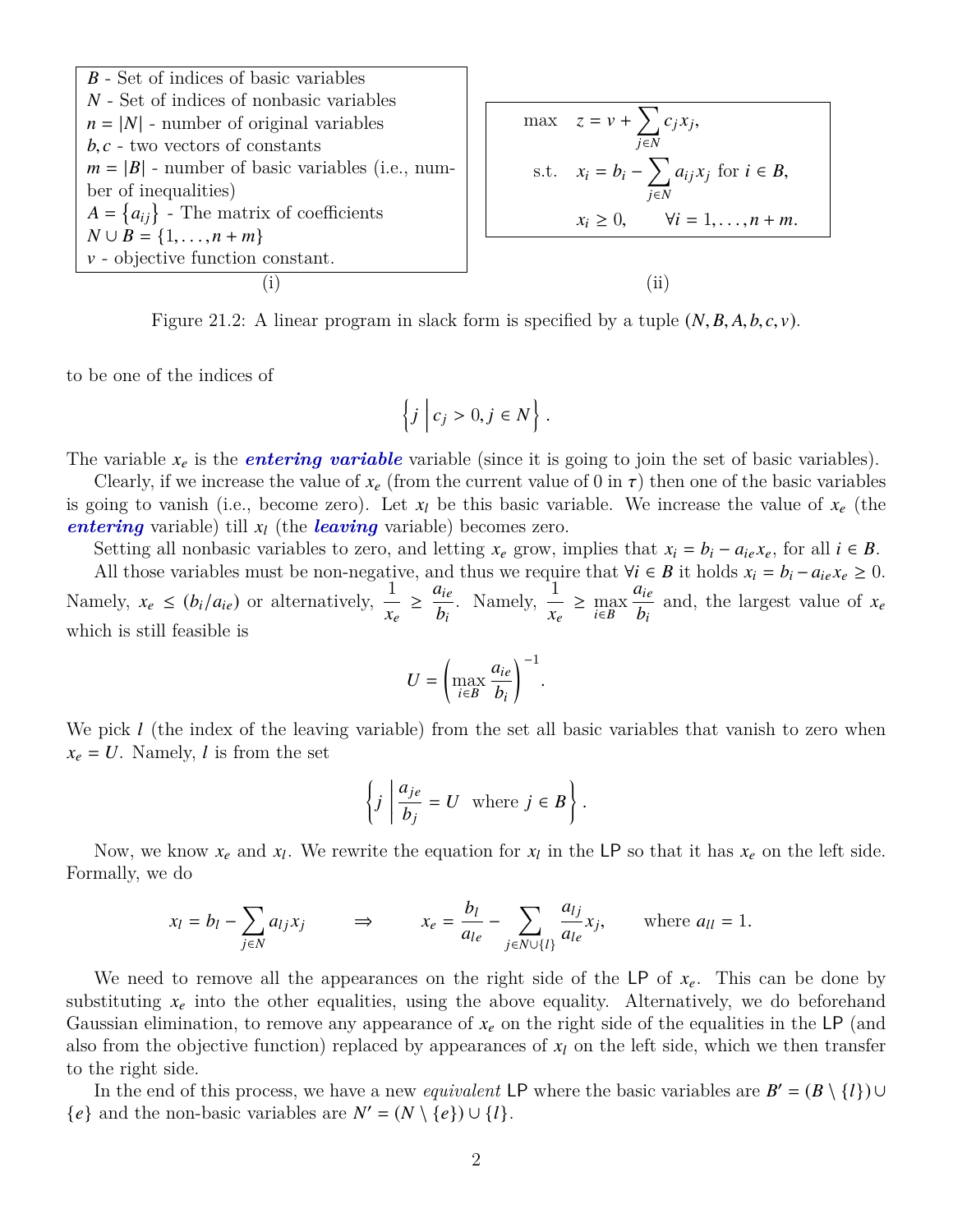In end of this *pivoting* stage the LP objective function value had increased, and as such, we made progress. Note, that the linear system is completely defined by which variables are basic, and which are non-basic. Furthermore, pivoting never returns to a combination (of basic/non-basic variable) that was already visited. Indeed, we improve the value of the objective function in each pivoting stage. Thus, we can do at most

$$
\binom{n+m}{n} \le \left(\frac{n+m}{n}\cdot e\right)^n
$$

pivoting steps. And this is close to tight in the worst case (there are examples where  $2<sup>n</sup>$  pivoting steps are needed).

Each pivoting step takes polynomial time in *n* and *m*. Thus, the overall running time of Simplex is exponential in the worst case. However, in practice, Simplex is extremely fast.

## **21.2.1. Degeneracies**

If you inspect carefully the Simplex algorithm, you would notice that it might get stuck if one of the *bi*s is zero. This corresponds to a case where > *<sup>m</sup>* hyperplanes passes through the same point. This might cause the effect that you might not be able to make any progress at all in pivoting.

There are several solutions, the simplest one is to add tiny random noise to each coefficient. You can even do this symbolically. Intuitively, the degeneracy, being a local phenomena on the polytope disappears with high probability.

The larger danger, is that you would get into cycling; namely, a sequence of pivoting operations that do not improve the objective function, and the bases you get are cyclic (i.e., infinite loop).

There is a simple scheme based on using the symbolic perturbation, that avoids cycling, by carefully choosing what is the leaving variable. This is described in detail in [Section 21.6.](#page-10-0)

There is an alternative approach, called *Bland's rule*, which always choose the lowest index variable for entering and leaving out of the possible candidates. We will not prove the correctness of this approach here.

## **21.2.2. Correctness of linear programming**

Definition 21.2.1. A solution to an LP is a *basic solution* if it the result of setting all the nonbasic variables to zero.

Note that the Simplex algorithm deals only with basic solutions. In particular we get the following.

#### **Theorem 21.2.2 (Fundamental theorem of Linear Programming.).** *For an arbitrary linear program, the following statements are true:*

П

- *(A) If there is no optimal solution, the problem is either infeasible or unbounded.*
- *(B) If a feasible solution exists, then a basic feasible solution exists.*
- *(C) If an optimal solution exists, then a basic optimal solution exists.*

*Proof:* Proof is constructive by running the simplex algorithm.

## **21.2.3. On the ellipsoid method and interior point methods**

The Simplex algorithm has exponential running time in the worst case.

The ellipsoid method is *weakly* polynomial (namely, it is polynomial in the number of bits of the input). Khachian in 1979 came up with it. It turned out to be completely useless in practice.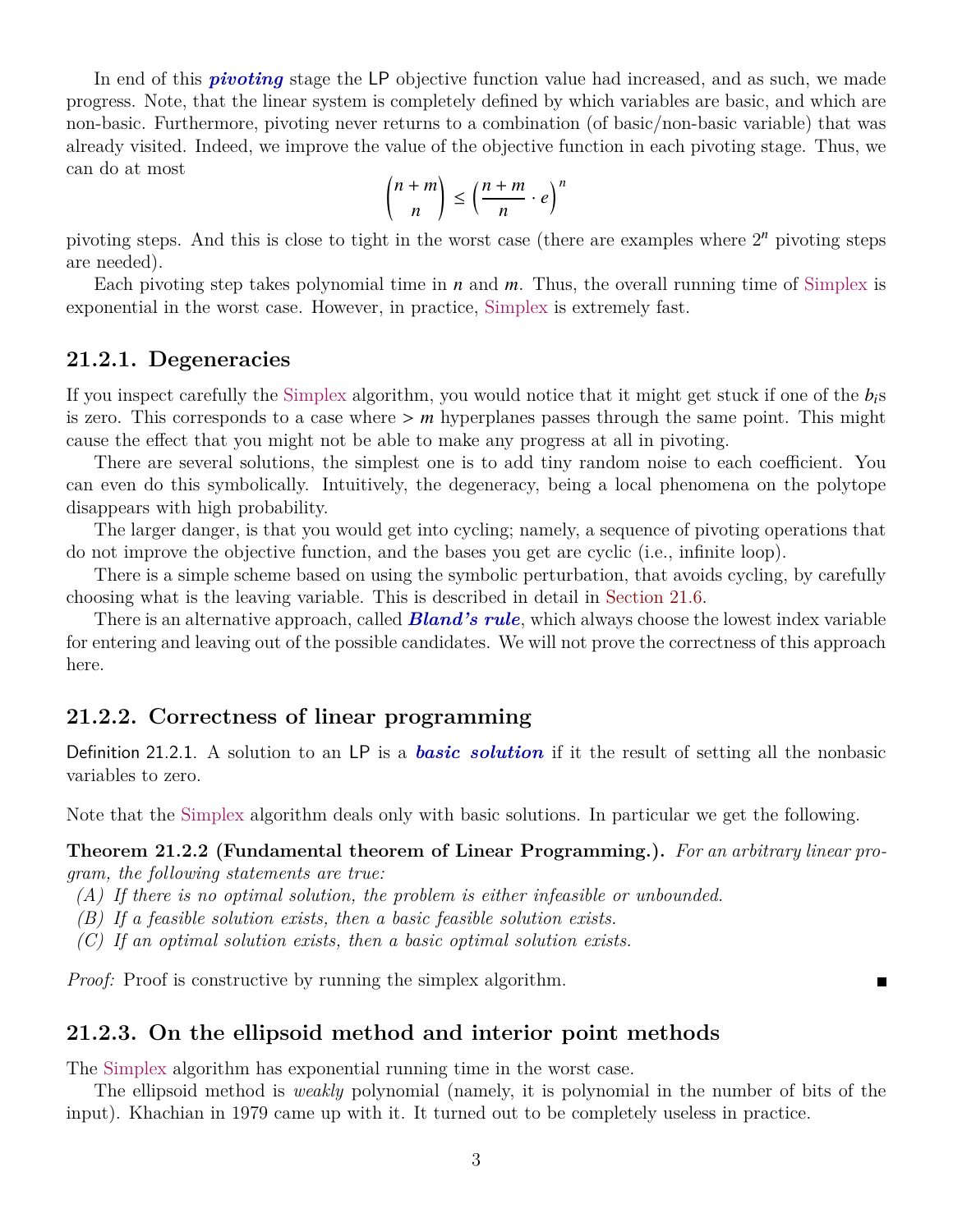In 1984, Karmakar came up with a different method, called the *interior-point method* which is also weakly polynomial. However, it turned out to be quite useful in practice, resulting in an arm race between the interior-point method and the simplex method.

The question of whether there is a *strongly* polynomial time algorithm for linear programming, is one of the major open questions in computer science.

## **21.3. Duality and Linear Programming**

Every linear program *L* has a *dual linear program L'*. Solving the dual problem is essentially equivalent to solving the *primal linear program* (i.e., the original) LP.

## **21.3.1. Duality by Example**

Consider the linear program *L* depicted on the right [\(Figure 21.3\)](#page-3-0). Note, that any feasible solution, gives us a lower bound on the maximal value of the target function, denoted by  $\eta$ . In particular, the solution  $x_1 = 1, x_2 = x_3 = 0$  is feasible, and implies  $z = 4$  and thus  $\eta \ge 4$ .

Similarly,  $x_1 = x_2 = 0$ ,  $x_3 = 3$  is feasible and implies that  $\eta \geq z = 9$ .

We might be wondering how close is this solution to the optimal solution? In particular, if this solution is very close to the optimal solution, we might be willing to stop and be satisfied with it.

$$
\begin{array}{ll}\n\text{max} & z = 4x_1 + x_2 + 3x_3\\ \n\text{s.t.} & x_1 + 4x_2 \le 1\\ \n& 3x_1 - x_2 + x_3 \le 3\\ \n& x_1, x_2, x_3 \ge 0\\ \n\text{Figure 21.3: The linear pro-} \n\end{array}
$$

<span id="page-3-0"></span>gram *L*.

Let us add the first inequality (multiplied by 2) to the second inequality (multiplied by 3). Namely, we add the two inequalities:

$$
2(x_1 + 4x_2) \le 2(1) +3(3x_1 - x_2 + x_3) \le 3(3).
$$

The resulting inequality is

<span id="page-3-1"></span>
$$
11x_1 + 5x_2 + 3x_3 \le 11. \tag{21.1}
$$

Note, that this inequality must hold for any feasible solution of *L*. Now, the objective function is  $z = 4x_1 + x_2 + 3x_3$  and  $x_1x_2$  and  $x_3$  are all non-negative, and the inequality of [Eq. \(21.1\)](#page-3-1) has larger coefficients that all the coefficients of the target function, for the corresponding variables. It thus follows, that for any feasible solution, we have

<span id="page-3-2"></span>
$$
z = 4x_1 + x_2 + 3x_3 \le 11x_1 + 5x_2 + 3x_3 \le 11,
$$

since all the variables are non-negative. As such, the optimal value of the LP *L* is somewhere between 9 and 11.

We can extend this argument. Let us multiply the first inequality by  $y_1$  and second inequality by  $y_2$ and add them up. We get:

| $y_1(x_1)$     | $4x_2$                                                       |  | $y_1(1)$               |
|----------------|--------------------------------------------------------------|--|------------------------|
| $+ y_2(3x_1 -$ | $\mathcal{X}$                                                |  | $+ x_3$ $) \le y_2(3)$ |
|                | $(y_1 + 3y_2)x_1 + (4y_1 - y_2)x_2 + y_2x_3 \le y_1 + 3y_2.$ |  |                        |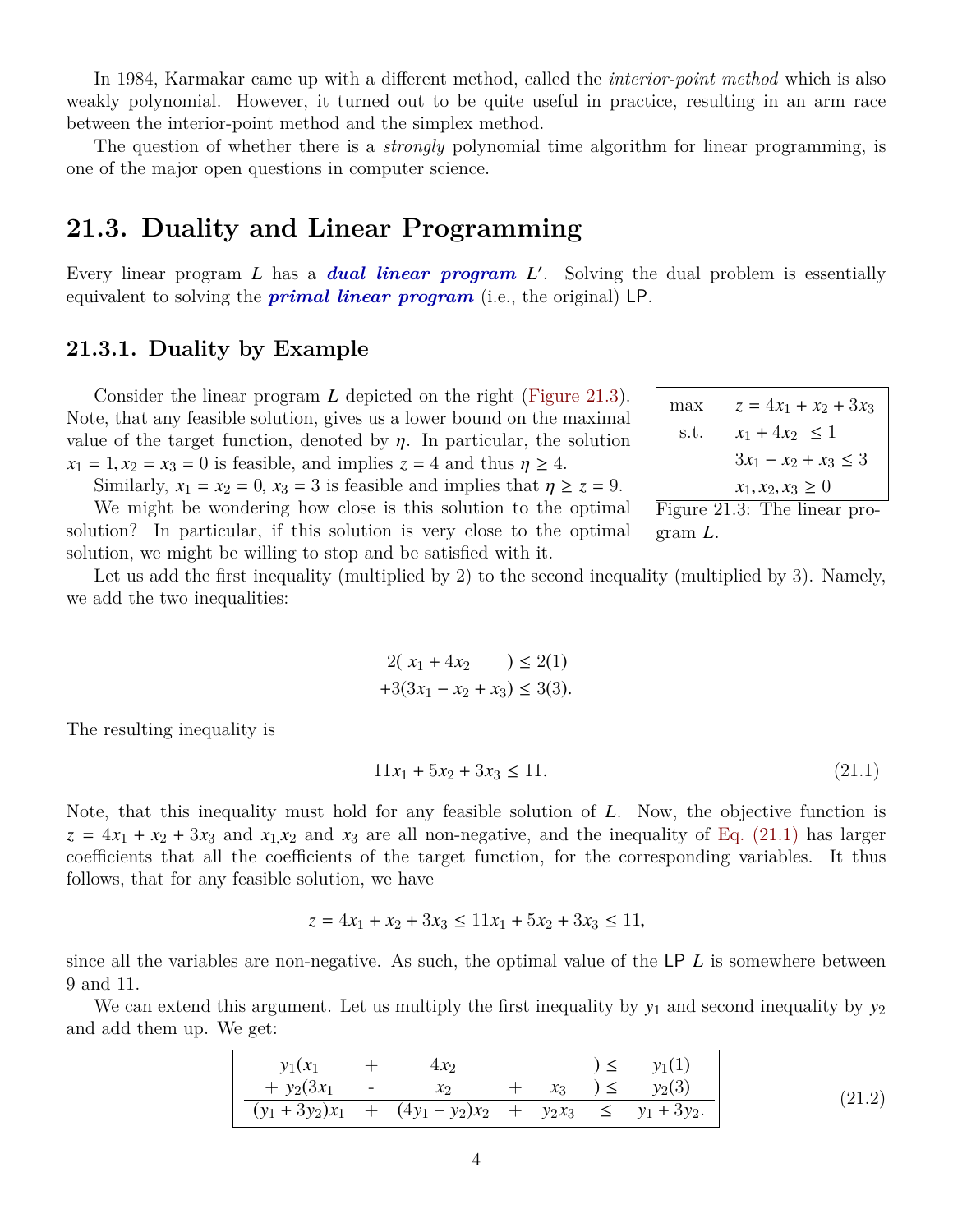<span id="page-4-1"></span>
$$
\begin{array}{|c|c|c|c|}\n\hline\n\text{max} & \sum_{j=1}^{n} c_j x_j \\
\text{s.t.} & \sum_{j=1}^{n} a_{ij} x_j \le b_i, \\
\text{for } i = 1, \ldots, m, \\
x_j \ge 0, \\
\text{for } j = 1, \ldots, n.\n\hline\n\end{array}\n\quad\n\begin{array}{|c|c|c|c|}\n\hline\n\text{min} & \sum_{i=1}^{m} b_i y_i \\
\text{s.t.} & \sum_{i=1}^{m} a_{ij} y_i \ge c_j, \\
\text{s.t.} & \sum_{i=1}^{m} (-a_{ij}) y_i \le -c_j, \\
\text{for } j = 1, \ldots, n, \\
\text{for } j = 1, \ldots, n, \\
\text{for } j = 1, \ldots, m.\n\hline\n\end{array}\n\quad\n\begin{array}{|c|c|c|}\n\hline\n\text{max} & \sum_{i=1}^{m} (-b_i) y_i \\
\text{s.t.} & \sum_{i=1}^{m} (-a_{ij}) y_i \le -c_j, \\
\text{for } j = 1, \ldots, n, \\
\text{for } j = 1, \ldots, m.\n\hline\n\end{array}\n\quad\n\begin{array}{|c|c|c|c|}\n\hline\n\text{max} & \sum_{i=1}^{m} (-b_i) y_i \\
\text{s.t.} & \sum_{i=1}^{m} (-a_{ij}) y_i \le -c_j, \\
\text{for } j = 1, \ldots, n, \\
\text{for } j = 1, \ldots, m.\n\hline\n\end{array}
$$

Figure 21.5: Dual linear programs.

Compare this to the target function  $z = 4x_1 + x_2 + 3x_3$ . If this expression is bigger than the target function in each variable, namely

> $4 \le y_1 + 3y_2$  $1 \leq 4y_1 - y_2$  $3 \leq y_2$

min  $y_1 + 3y_2$ s.t.  $y_1 + 3y_2 \ge 4$  $4y_1 - y_2 \ge 1$  $y_2 \geq 3$  $y_1, y_2 \geq 0.$ 

then,  $z = 4x_1 + x_2 + 3x_3 \le (y_1 + 3y_2)x_1 + (4y_1 - y_2)x_2 + y_2x_3 \le y_1 + 3y_2$ , the last step follows by [Eq. \(21.2\).](#page-3-2)

Thus, if we want the best upper bound on  $\eta$  (the maximal value of *z*) then we want to solve the LP  $\tilde{L}$  depicted in [Figure 21.4.](#page-4-0) This is the dual program to *L* and its optimal solution is an upper bound to the optimal solution for *L*.

<span id="page-4-0"></span>Figure 21.4: The dual LP  $\widehat{L}$ . The primal LP is depicted in [Figure 21.3.](#page-3-0)

## **21.3.2. The Dual Problem**

Given a linear programming problem (i.e., *primal problem*, seen in [Figure 21.5](#page-4-1) (a), its associated *dual linear program* is in [Figure 21.5](#page-4-1) (b). The standard form of the dual LP is depicted in Figure 21.5 (c). Interestingly, you can just compute the dual LP to the given dual LP. What you get back is the original LP. This is demonstrated in [Figure 21.6.](#page-5-0)

We just proved the following result.

**Lemma 21.3.1.** Let  $L$  be an  $LP$ , and let  $L'$  be its dual. Let  $L''$  be the dual to  $L'$ . Then  $L$  and  $L''$  are *the same* LP*.*

#### **21.3.3. The Weak Duality Theorem**

**Theorem 21.3.2.** If  $(x_1, x_2, \ldots, x_n)$  is feasible for the primal LP and  $(y_1, y_2, \ldots, y_m)$  is feasible for the *dual* LP*, then*

$$
\sum_j c_j x_j \leq \sum_i b_i y_i.
$$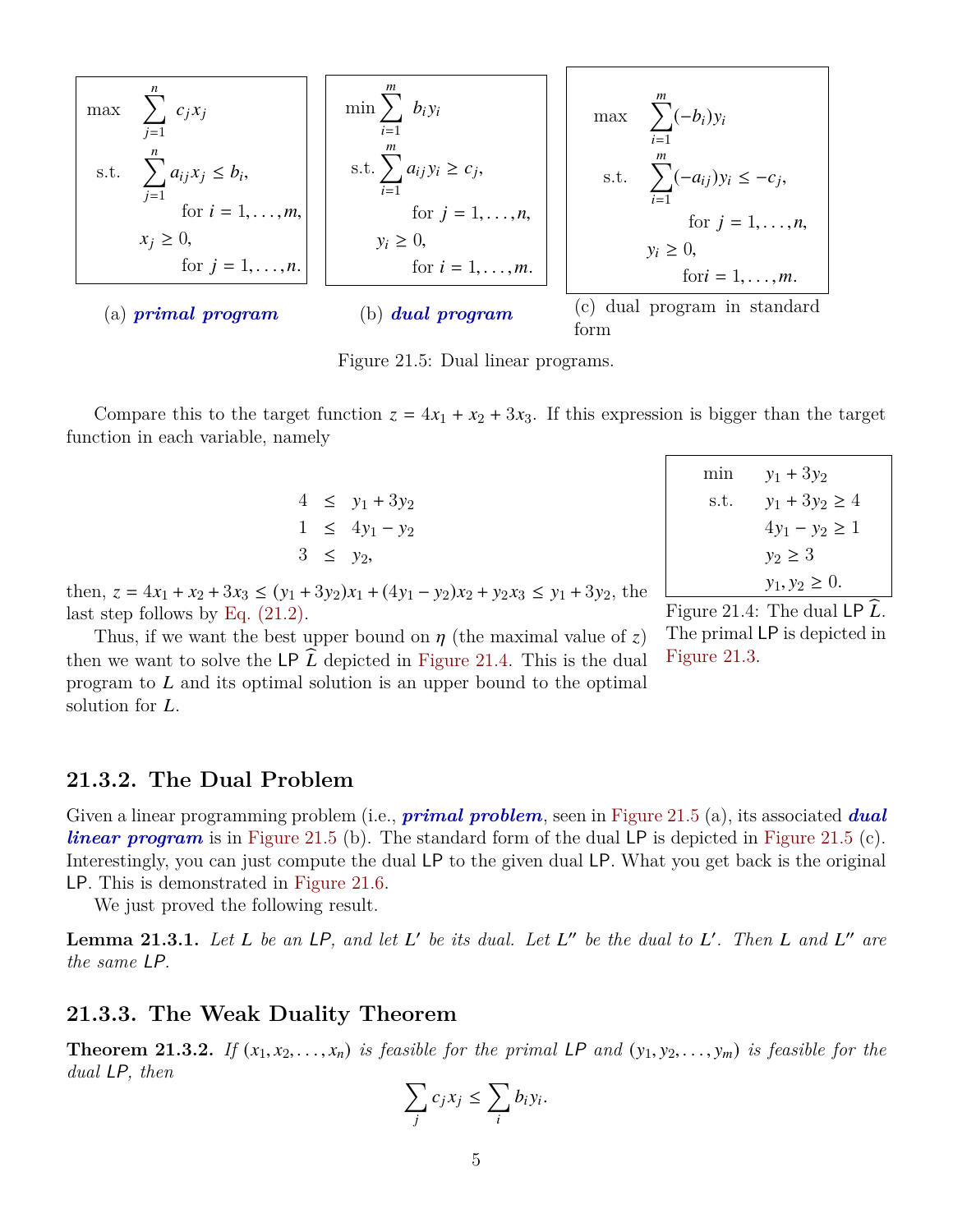<span id="page-5-0"></span>
$$
\begin{array}{|l|l|}\n\hline\n\text{max} & \sum_{i=1}^{m} (-b_i) y_i \\
\text{s.t.} & \sum_{i=1}^{m} (-a_{ij}) y_i \leq -c_j, \\
\text{for } j = 1, \dots, n, \\
y_i \geq 0, \\
\hline\n\text{for } i = 1, \dots, m.\n\hline\n\end{array}\n\quad\n\begin{array}{|l|l|}\n\hline\n\text{min} & \sum_{j=1}^{n} -c_j x_j \\
\text{s.t.} & \sum_{j=1}^{n} (-a_{ij}) x_j \geq -b_i, \\
\text{for } i = 1, \dots, m, \\
\text{for } i = 1, \dots, m, \\
\text{for } j = 1, \dots, n.\n\hline\n\end{array}\n\quad\n\begin{array}{|l|}\n\hline\n\text{max} & \sum_{j=1}^{n} c_j x_j \\
\text{s.t.} & \sum_{j=1}^{n} a_{ij} x_j \leq b_i, \\
\text{s.t.} & \sum_{j=1}^{n} a_{ij} x_j \leq b_i, \\
\text{for } i = 1, \dots, m, \\
\text{for } i = 1, \dots, m, \\
\text{(b) the dual program to the dual program to the dual program (c) ... which is the original LP.\n\end{array}
$$

Figure 21.6: The dual to the dual linear program. Computing the dual of (a) can be done mechanically by following [Figure 21.5](#page-4-1) (a) and (b). Note, that (c) is just a rewriting of (b).

*Namely, all the feasible solutions of the dual bound all the feasible solutions of the primal.*

*Proof:* By substitution from the dual form, and since the two solutions are feasible, we know that

$$
\sum_j c_j x_j \leq \sum_j \left( \sum_{i=1}^m y_i a_{ij} \right) x_j \leq \sum_i \left( \sum_j a_{ij} x_j \right) y_i \leq \sum_i b_i y_i .
$$

Interestingly, if we apply the weak duality theorem on the dual program (namely, [Figure 21.6](#page-5-0) (a) and (b)), we get the inequality  $\sum_{n=1}^{m}$ *i*=1  $(-b_i)y_i \leq \sum_{i=1}^{n}$ *j*=1  $-c_j x_j$ , which is the original inequality in the weak duality theorem. Thus, the weak duality theorem does not imply the strong duality theorem which will be discussed next.

## **21.4. The strong duality theorem**

The *strong duality theorem* states the following.

**Theorem 21.4.1.** If the primal LP problem has an optimal solution  $x^* = (x_1^*)$  $x_1^*, \ldots, x_n^*$  then the dual also *has an optimal solution,*  $y^* = (y_1^*)$  $\left( \sum_{i=1}^{n} \cdots \sum_{i=1}^{n} x_i \right)$ , such that

$$
\sum_j c_j x_j^* = \sum_i b_i y_i^*.
$$

Its proof is somewhat tedious and not very insightful, the basic idea to prove this theorem is to run the simplex algorithm simultaneously on both the primal and the dual LP making steps in sync. When the two stop, they must be equal of they are feasible. We omit the tedious proof.

## **21.5. Some duality examples**

#### **21.5.1. Shortest path**

You are given a graph  $G = (V, E)$ , with source s and target t. We have weights  $\omega(u, v)$  on each edge  $(u, v) \in E$ , and we are interested in the shortest path in this graph from s to t. To simplify the exposition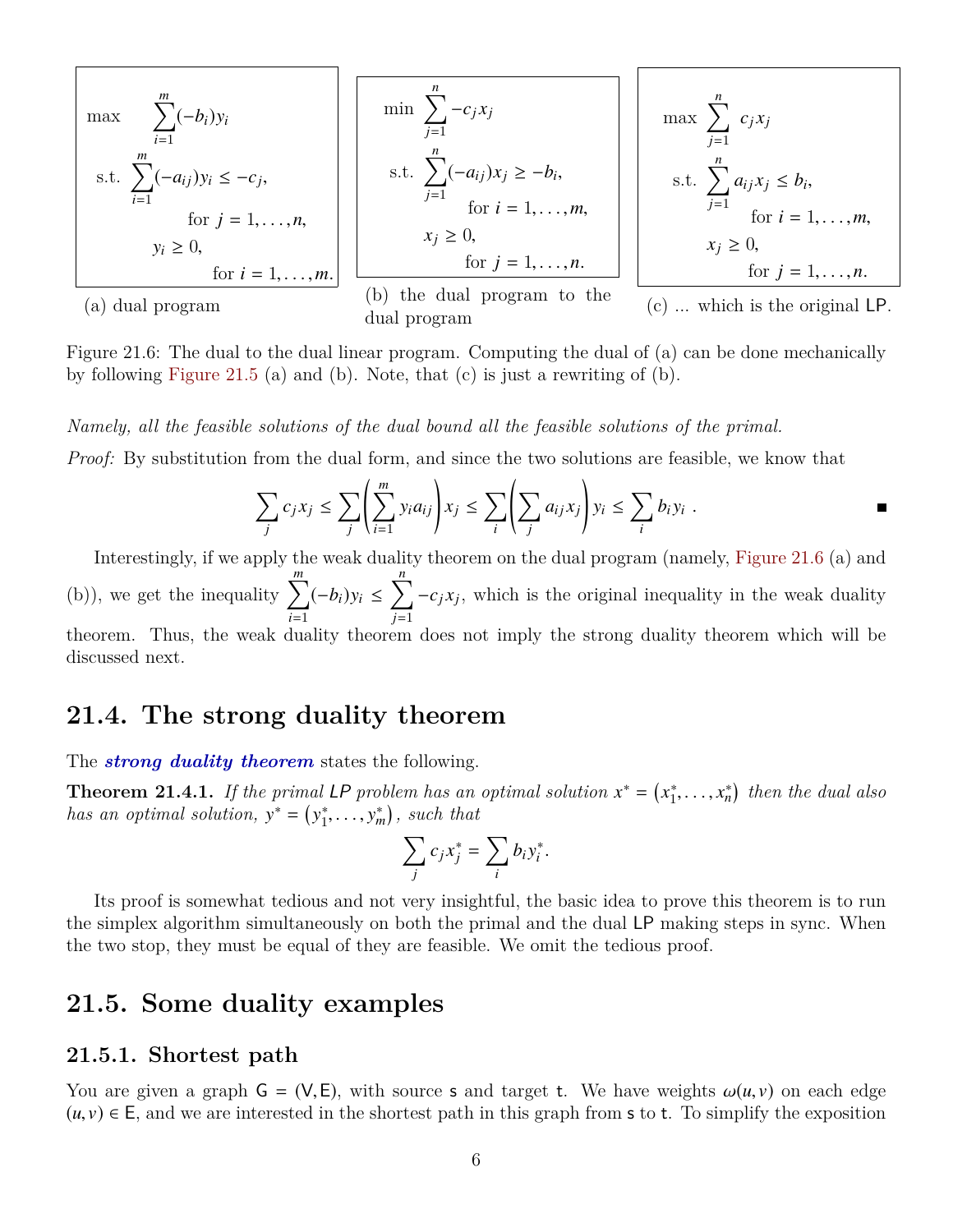assume that there are no incoming edges in s and no edges leave t. To this end, let  $d_x$  be a variable that is the distance between **s** and *x*, for any  $x \in V$ . Clearly, we must have for any edge  $(u, v) \in E$ , that  $d_u + \omega(u, v) \ge d_v$ . We also know that  $d_s = 0$ . Clearly, a trivial solution to this constraints is to set all the variables to zero. So, we are trying to find the assignment that maximizes  $d_t$ , such that all the constraints are filled. As such, the LP for computing the shortest path from s to t is the following LP.

max 
$$
d_t
$$
  
\ns.t.  $d_s \le 0$   
\n $d_u + \omega(u, v) \ge d_v$   
\n $d_x \ge 0$   
\n $\forall (u, v) \in E,$   
\n $\forall x \in V.$ 

Equivalently, we get

max 
$$
d_t
$$
  
\ns.t.  $d_s \le 0$   
\n $d_v - d_u \le \omega(u, v)$   
\n $d_x \ge 0$   
\n $\forall (u, v) \in E,$   
\n $\forall x \in V.$ 

Let use compute the dual. To this end, let  $y_{uv}$  be the dual variable for the edge  $(u, v)$ , and let  $y_s$  be the dual variable for the  $d_s \leq 0$  inequality. We get the following dual LP.

$$
\min \quad \sum_{(u,v)\in E} y_{uv} \omega(u,v)
$$
\n
$$
\text{s.t.} \quad y_{\mathsf{s}} - \sum_{(\mathsf{s},u)\in E} y_{\mathsf{s}u} \ge 0 \quad (*)
$$
\n
$$
\sum_{(u,x)\in E} y_{ux} - \sum_{(x,v)\in E} y_{xv} \ge 0 \quad \forall x \in V \setminus \{\mathsf{s},\mathsf{t}\} \quad (**)
$$
\n
$$
\sum_{(u,\mathsf{t})\in E} y_{ut} \ge 1 \quad (**)
$$
\n
$$
y_{uv} \ge 0 \quad \forall (u,v) \in E, \quad y_{\mathsf{s}} \ge 0.
$$
\n
$$
(**)
$$

Look carefully at this LP. The trick is to think about the  $y_{uv}$  as a flow on the edge  $y_{uv}$ . (Also, we assume here that the weights are positive.) Then, this LP is the min cost flow of sending one unit of flow from the source **s** to **t**. Indeed, if the weights are positive, then  $(**)$  can be assumed to be hold with equality in the optimal solution, and this is conservation of flow. Equation  $(*^{**})$  implies that one unit of flow arrives to the sink t. Finally,  $(*)$  implies that at least  $y_s$  units of flow leaves the source. The remaining of the LP implies that  $y_s \geq 1$ . Of course, this min-cost flow version, is without capacities on the edges.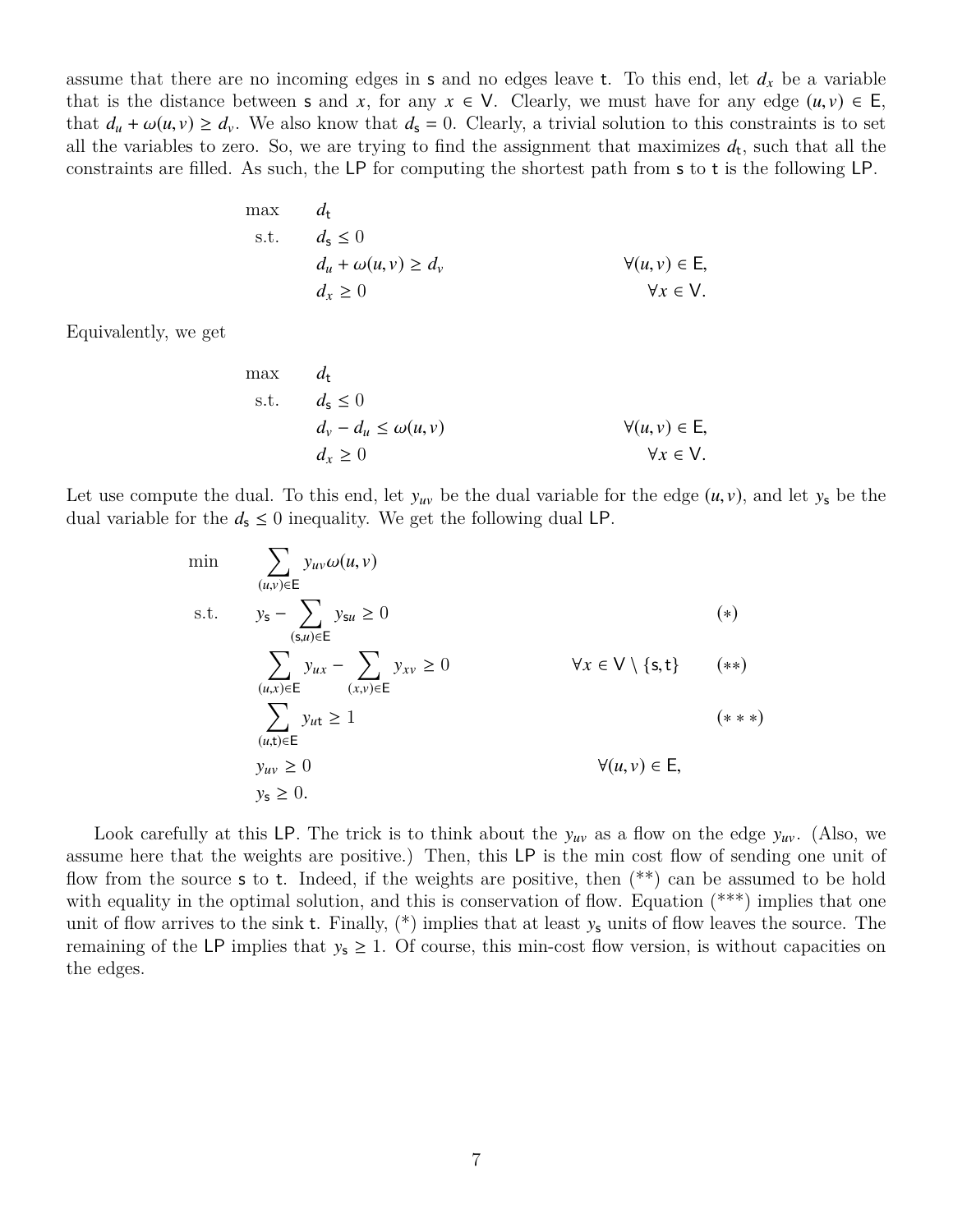## **21.5.2. Set Cover and Packing**

Consider an instance of Set Cover with  $(S, \mathcal{F})$ , where  $S = \{u_1, \ldots, u_n\}$  and  $\mathcal{F} = \{F_1, \ldots, F_m\}$ , where  $F_i \subseteq S$ . The natural LP to solve this problem is

min  
\n
$$
\sum_{F_j \in \mathcal{F}} x_j
$$
\ns.t.  
\n
$$
\sum_{\substack{F_j \in \mathcal{F}, \\ u_i \in F_j}} x_j \ge 1
$$
\n
$$
\forall u_i \in S,
$$
\n
$$
y_F_j \in \mathcal{F}.
$$

The dual LP is

max  
\n
$$
\sum_{u_i \in S} y_i
$$
\ns.t.  
\n
$$
\sum_{u_i \in F_j} y_i \le 1
$$
\n
$$
\forall F_j \in \mathcal{F},
$$
\n
$$
y_i \ge 0
$$
\n
$$
\forall u_i \in S.
$$

This is a *packing* LP. We are trying to pick as many vertices as possible, such that no set has more than one vertex we pick. If the sets in  $\mathcal F$  are pairs (i.e., the set system is a graph), then the problem is known as *edge cover*, and the dual problem is the familiar *independent set* problem. Of course, these are all the fractional versions – getting an integral solution for these problems is completely non-trivial, and in all these cases is impossible in polynomial time since the problems are NP-COMPLETE.

As an exercise, write the LP for Set Cover for the case where every set has a price associated with it, and you are trying to minimize the total cost of the cover.

## **21.5.3. Network flow**

(We do the following in excruciating details – hopefully its make the presentation clearer.)

Let assume we are given an instance of network flow  $G$ , with source s, and sink t. As usual, let us assume there are no incoming edges into the source, no outgoing edges from the sink, and the two are not connected by an edge. The LP for this network flow is the following.

$$
\max \qquad \sum_{(\mathsf{s},v)\in \mathsf{E}} x_{\mathsf{s}\to v} \n x_{u\to v} \le c(u \to v) \n \sum_{(u,v)\in \mathsf{E}} x_{u\to v} - \sum_{(v,w)\in \mathsf{E}} x_{v\to w} \le 0 \qquad \forall v \in \mathsf{V} \setminus \{\mathsf{s},\mathsf{t}\} \n - \sum_{(u,v)\in \mathsf{E}} x_{u\to v} + \sum_{(v,w)\in \mathsf{E}} x_{v\to w} \le 0 \qquad \forall v \in \mathsf{V} \setminus \{\mathsf{s},\mathsf{t}\} \n 0 \le x_{u\to v} \qquad \forall (u,v) \in \mathsf{E}.
$$

To perform the duality transform, we define a dual variable for each inequality. We get the following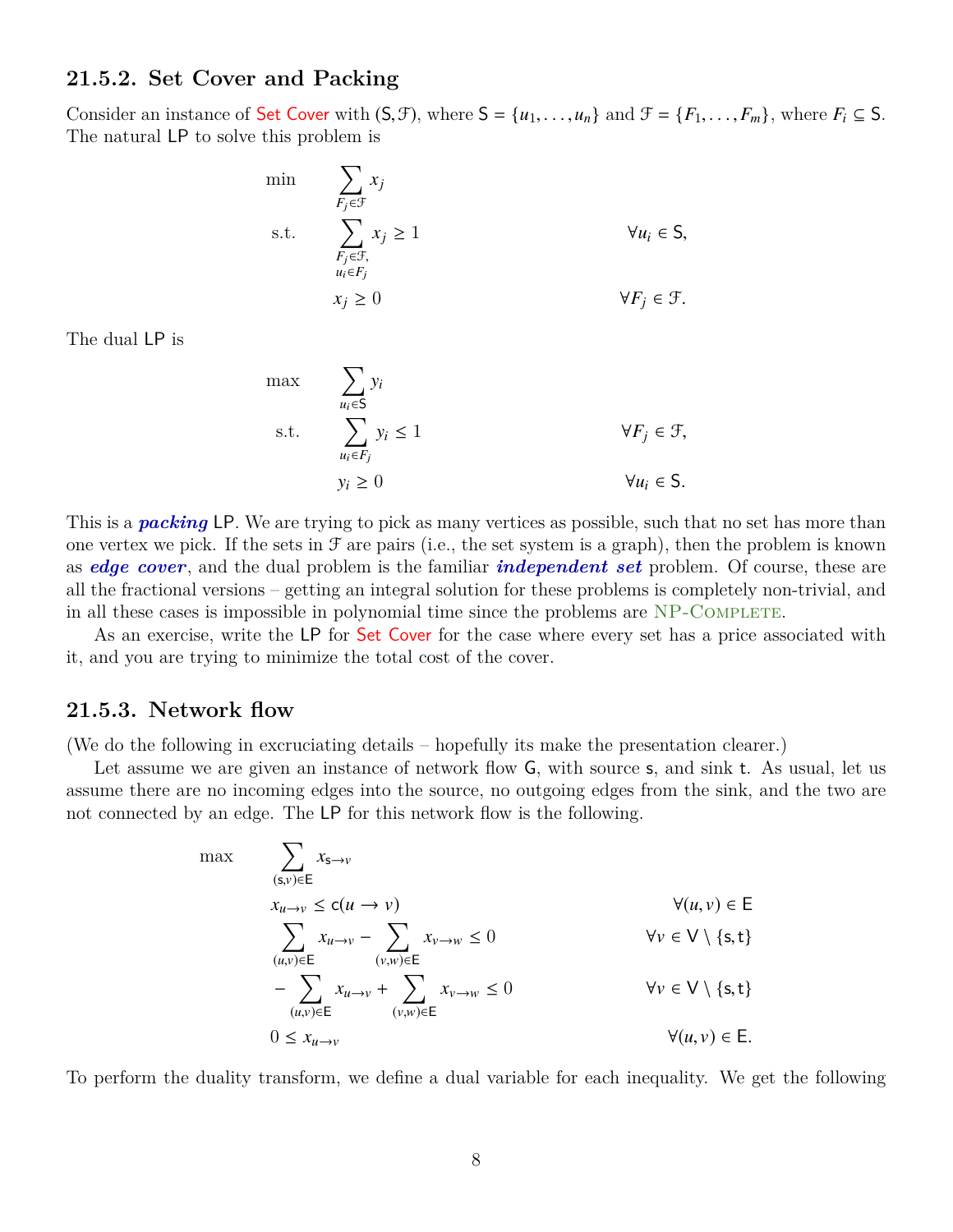dual LP:

$$
\max \qquad \sum_{(\mathbf{s}, v) \in \mathsf{E}} x_{\mathbf{s} \to v}
$$
\n
$$
x_{u \to v} \le c(u \to v)
$$
\n
$$
\sum_{(u,v) \in \mathsf{E}} x_{u \to v} - \sum_{(v,w) \in \mathsf{E}} x_{v \to w} \le 0
$$
\n
$$
+ y_v \qquad \forall v \in \mathsf{V} \setminus \{\mathbf{s}, \mathbf{t}\}
$$
\n
$$
- \sum_{(u,v) \in \mathsf{E}} x_{u \to v} + \sum_{(v,w) \in \mathsf{E}} x_{v \to w} \le 0
$$
\n
$$
0 \le x_{u \to v}
$$
\n
$$
\forall (u, v) \in \mathsf{E}.
$$
\n1. 
$$
\forall (u, v) \in \mathsf{E}.
$$

Now, we generate the inequalities on the coefficients of the variables of the target functions. We need to carefully account for the edges, and we observe that there are three kinds of edges: source edges, regular edges, and sink edges. Doing the duality transformation carefully, we get the following:

$$
\min \sum_{(u,v)\in E} c(u \to v) y_{u \to v}
$$
\n
$$
1 \le y_{s \to v} + y_v - y'_v
$$
\n
$$
0 \le y_{u \to v} + y_v - y'_v - y_u + y'_u
$$
\n
$$
0 \le y_{v \to t} - y_v + y'_v
$$
\n
$$
y(u,v) \in E(G \setminus \{s,t\})
$$
\n
$$
0 \le y_{v \to t} - y_v + y'_v
$$
\n
$$
y(u,v) \in E(G \setminus \{s,t\})
$$
\n
$$
y_v \ge 0
$$
\n
$$
y'_v \ge 0
$$
\n
$$
y'_v \ge 0
$$
\n
$$
y'_v \in V
$$

To understand what is going on, let us rewrite the LP, introducing the variable  $d_v = y_v - y'_v$ , for each  $v \in V^2$ . We get the following modified LP:

| $\min$ $\sum$ $c(u \rightarrow v) y_{u \rightarrow v}$<br>$(u,v) \in E$ |                                              |
|-------------------------------------------------------------------------|----------------------------------------------|
| $1 \leq y_{s \to v} + d_v$                                              | $\forall (s, v) \in E$                       |
| $0 \leq y_{u \to v} + d_v - d_u$                                        | $\forall (u, v) \in E(G \setminus \{s, t\})$ |
| $0 \leq y_{v \to t} - d_v$                                              | $\forall (v, t) \in E$                       |
| $y_{u\rightarrow v} \geq 0$                                             | $\forall (u, v) \in E$                       |
|                                                                         |                                              |

Adding the two variables for t and s, and setting their values as follows  $d_t = 0$  and  $d_s = 1$ , we get the following LP:

<span id="page-8-0"></span><sup>②</sup>We could have done this directly, treating the two inequalities as equality, and multiplying it by a single variable that can be both positive and negative – however, it is useful to see why this is correct at least once.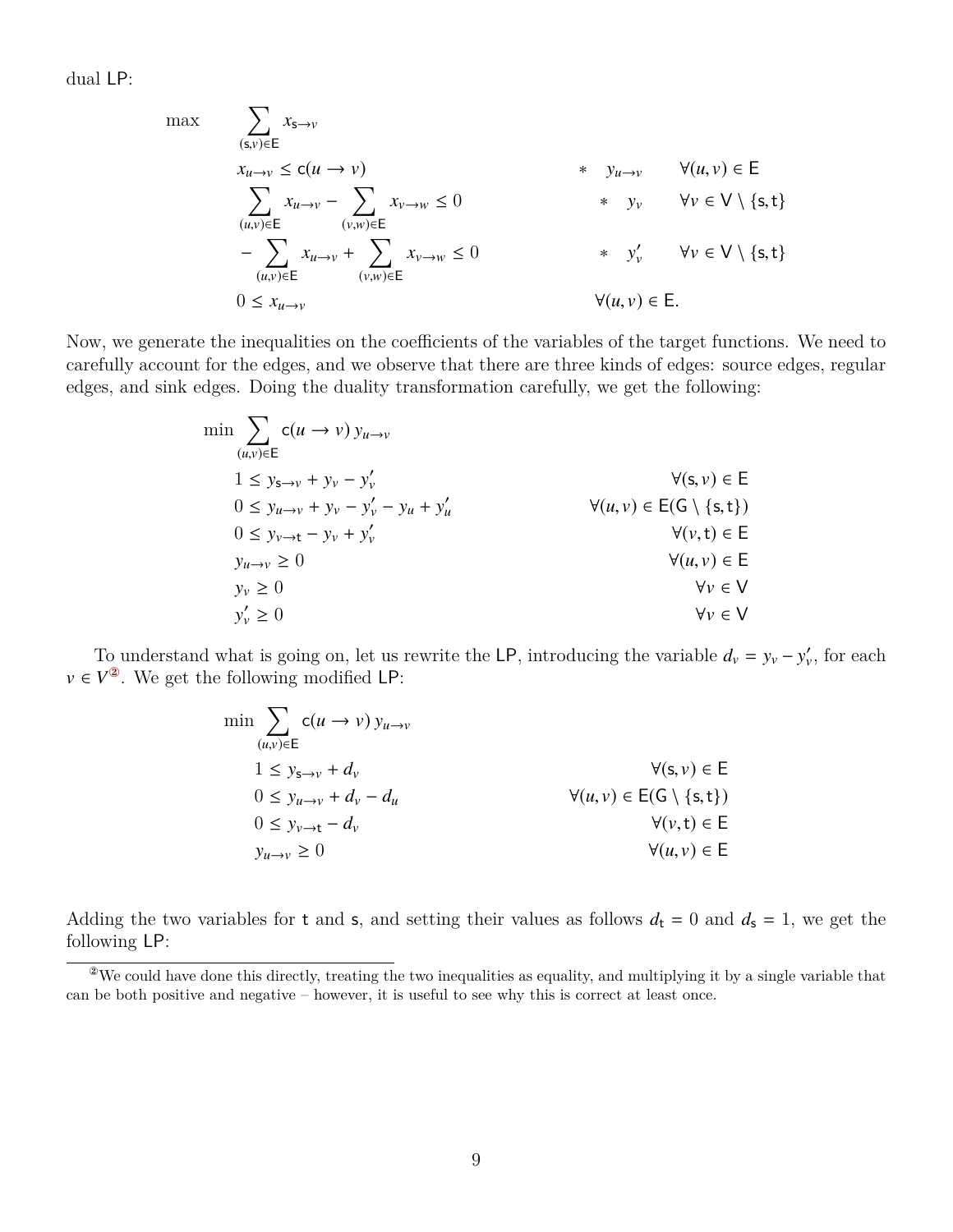$$
\min \sum_{(u,v)\in E} c(u \to v) y_{u \to v}
$$
\n
$$
0 \le y_{s \to v} + d_v - d_s
$$
\n
$$
0 \le y_{u \to v} + d_v - d_u
$$
\n
$$
0 \le y_{v \to t} + d_t - d_v
$$
\n
$$
0 \le y_{v \to t} + d_t - d_v
$$
\n
$$
y_{u \to v} \ge 0
$$
\n
$$
0 \le d_s = 1, \qquad d_t = 0
$$
\n
$$
0 \le \forall u, v \in E
$$
\n
$$
y_{u \to v} \ge 0
$$
\n
$$
0 \le d_s = 1, \qquad d_t = 0
$$

Which simplifies to the following LP:

$$
\min \sum_{(u,v)\in E} c(u \to v) y_{u \to v}
$$
\n
$$
d_u - d_v \le y_{u \to v}
$$
\n
$$
y_{u \to v} \ge 0
$$
\n
$$
d_s = 1, \qquad d_t = 0.
$$
\nWhen  $u$  is the function  $u$  and  $u$  is the function  $u$  and  $u$  is the function  $u$  and  $u$  is the function  $u$  and  $u$  is the function  $u$  and  $u$  is the function  $u$  and  $u$  is the function  $u$  and  $u$  is the function  $u$  and  $u$  is the function  $u$  and  $u$  is the function  $u$  and  $u$  is the function  $u$  and  $u$  is the function  $u$  and  $u$  is the function  $u$  and  $u$  is the function  $u$  and  $u$  is the function  $u$  and  $u$  is the function  $u$  and  $u$  is the function  $u$  and  $u$  is the function  $u$  and  $u$  is the function  $u$  and  $u$  is the function  $u$  and  $u$  is the function  $u$  and  $u$  is the function  $u$  and  $u$  is the function  $u$  and  $u$  is the function  $u$  and  $u$  is the function  $u$  and  $u$  is the function  $u$  and  $u$  is the function  $u$  and  $u$  is the function  $u$  and  $u$  is the function  $u$  and  $u$  is the function  $u$  and  $u$  is the function  $u$  and  $u$  is the function  $u$  and  $u$  is the function  $u$  and  $u$  is the function  $u$  and  $u$  is the function  $u$  and  $u$  is the function  $u$  and  $u$  is the function

The above LP can be interpreted as follows: We are assigning weights to the edges (i.e.,  $y_{(u,v)}$ ). Given such an assignment, it is easy to verify that setting  $d<sub>u</sub>$  (for all  $u$ ) to be the shortest path distance under this weighting to the sink t, complies with all inequalities, the assignment  $d_s = 1$  implies that we require that the shortest path distance from the source to the sink has length exactly one.

We are next going to argue that the optimal solution to this LP is a min-cut. Lets us first start with the other direction, given a cut  $(S, T)$  with  $s \in S$  and  $t \in T$ , observe that setting

$$
d_u = 1 \qquad \forall u \in S
$$
  
\n
$$
d_u = 0 \qquad \forall u \in T
$$
  
\n
$$
y_{u \to v} = 1 \qquad \forall (u, v) \in (S, T)
$$
  
\n
$$
y_{u \to v} = 0 \qquad \forall (u, v) \in E \setminus (S, T)
$$

is a valid solution for the LP.

As for the other direction, consider the optimal solution for the LP, and let its target function value be

$$
\alpha^* = \sum_{(u,v)\in \mathsf{E}} \mathsf{c}(u \to v) \, y^*_{u \to v}
$$

(we use (\*) notation to the denote the values of the variables in the optimal LP solution). Consider generating a cut as follows, we pick a random value uniformly in  $z \in [0, 1]$ , and we set  $S = \{u \mid u \in [0, 1] \}$  $d_u^* ≥ z$ and  $T = \left\{ u \mid u \right\}$  $d_u^* < z$ . This is a valid cut, as  $s \in S$  (as  $d_s^* = 1$ ) and  $t \in T$  (as  $d_t^* = 0$ ). Furthermore, an edge  $(u, v)$  is in the cut, only if  $d_u^* > d_v^*$  (otherwise, it is not possible to cut this edge using this approach).<br>In particular, the probability of  $u \in S$  and  $v \in T$  is exactly  $d^* = d^*$ ! Indeed, it is the probability

In particular, the probability of  $u \in S$  and  $v \in T$ , is exactly  $d_u^* - d_v^*$ ! Indeed, it is the probability that *z* falls inside the interval  $[d_v^*, d_u^*]$ . As such,  $(u, v)$  is in the cut with probability  $d_u^* - d_v^*$  (again, only if  $d^* > d^*$ ) which is bounded by  $v^*$  (by the inequality  $d - d \le v$  in the LP)  $d_u^* > d_v^*$ , which is bounded by  $y_{(i)}^*$  $\int_{(u,v)}^{\ast}$  (by the inequality  $d_u - d_v \leq y_{u \to v}$  in the LP).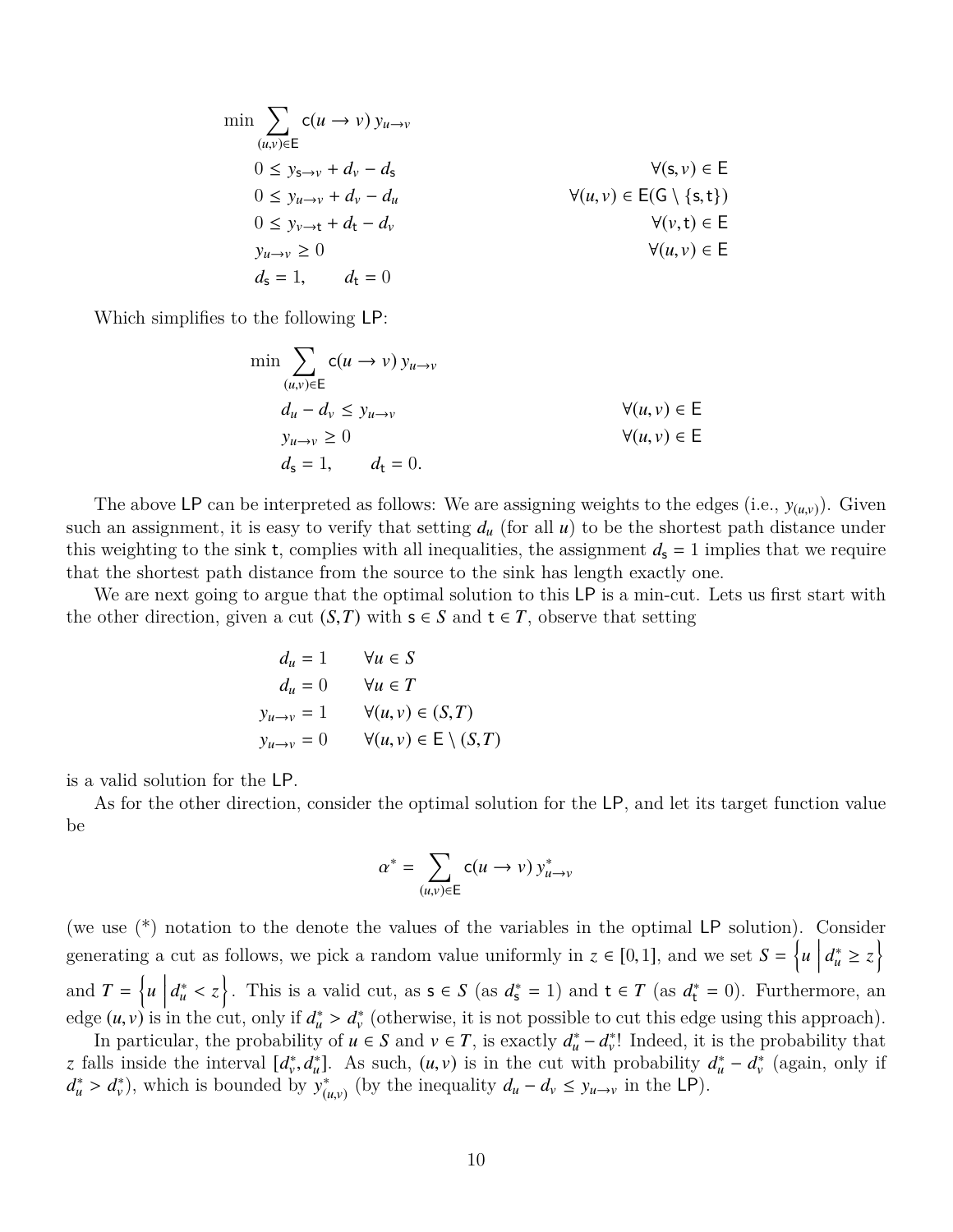So, let  $X_{u\to v}$  be an indicator variable which is one if the edge is in the generated cu. We just argued that  $\mathbb{E}[X_{u\to v}] = \mathbb{P}[X_{u\to v} = 1] \leq y_{0}^*$  $(u,v)$ . We thus have that the expected cost of this random cut is

$$
\mathbb{E}\left[\sum_{(u,v)\in E} X_{u\to v} \ c(u\to v)\right] = \sum_{(u,v)\in E} c(u\to v) \mathbb{E}[X_{u\to v}] \leq \sum_{(u,v)\in E} c(u\to v) y_{u\to v}^* = \alpha^*.
$$

That is, the expected cost of a random cut here is at most the value of the LP optimal solution. In particular, there must be a cut that has cost at most  $\alpha^*$ , see [Remark 21.5.2](#page-10-1) below. However, we argued<br>that  $\alpha^*$  is no larger than the cost of any cut. We conclude that  $\alpha^*$  is the cost of the min cut that  $\alpha^*$  is no larger than the cost of any cut. We conclude that  $\alpha^*$  is the cost of the min cut.<br>We are now ready for the kill, the optimal value of the original max-flow LP: that is, the

We are now ready for the kill, the optimal value of the original max-flow LP; that is, the max-flow (which is a finite number because all the capacities are bounded numbers), is equal by the strong duality theorem, to the optimal value of the dual LP (i.e.,  $\alpha^*$ ). We just argued that  $\alpha^*$  is the cost of the min<br>cut in the given network. As such we proved the following cut in the given network. As such, we proved the following.

**Lemma 21.5.1.** *The Min-Cut Max-Flow Theorem follows from the strong duality Theorem for Linear Programming.*

<span id="page-10-1"></span>Remark 21.5.2. In the above, we used the following "trivial" but powerful argument. Assume you have a random variable *Z*, and consider its expectation  $\mu = \mathbb{E}[Z]$ . The expectation  $\mu$  is the weighted average value of the values the random variable *Z* might have, and in particular, there must be a value *z* that might be assigned to *Z* (with non-zero probability), such that  $z \leq \mu$ . Putting it differently, the weighted average of a set of numbers is bigger (formally, no smaller) than some number in this set.

This argument is one of the standard tools in the *probabilistic method* – a technique to prove the existence of entities by considering expectations and probabilities.

## <span id="page-10-0"></span>**21.6. Solving LPs without ever getting into a loop - symbolic perturbations**

## **21.6.1. The problem and the basic idea**

Consider the following LP:

$$
\max \quad z = v + \sum_{j \in N} c_j x_j,
$$
\n
$$
\text{s.t.} \quad x_i = b_i - \sum_{j \in N} a_{ij} x_j \quad \text{for } i = 1, \dots, n,
$$
\n
$$
x_i \ge 0, \quad \forall i = 1, \dots, n + m.
$$

(Here  $B = \{1, \ldots, n\}$  and  $N = \{n+1, \ldots, n+m\}$ .) The Simplex algorithm might get stuck in a loop of pivoting steps, if one of the constants  $b_i$  becomes zero during the algorithm execution. To avoid this, we are going to add tiny infinitesimals to all the equations. Specifically, let  $\varepsilon > 0$  be an arbitrarily small constant, and let  $\varepsilon_i = \varepsilon^i$ . The quantities  $\varepsilon_1, \ldots, \varepsilon_n$  are infinitesimals of different scales. We slightly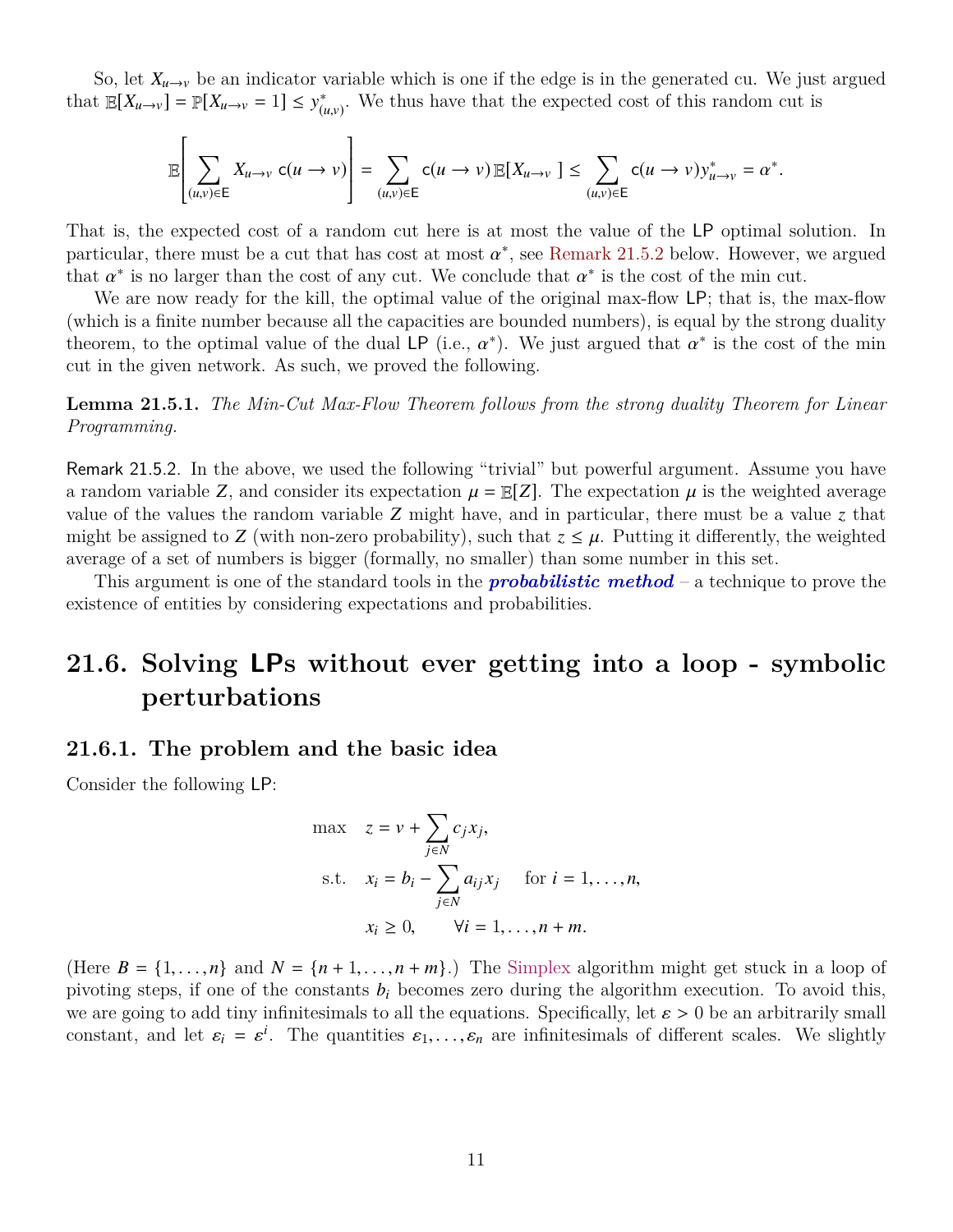perturb the above LP by adding them to each equation. We get the following modified LP:

$$
\max \quad z = v + \sum_{j \in N} c_j x_j,
$$
\n
$$
\text{s.t.} \quad x_i = \varepsilon_i + b_i - \sum_{j \in N} a_{ij} x_j \quad \text{for } i = 1, \dots, n,
$$
\n
$$
x_i \ge 0, \qquad \forall i = 1, \dots, n + m.
$$

Importantly, any feasible solution to the original LP translates into a valid solution of this LP (we made things better by adding these symbolic constants).

The rule of the game is now that we treat  $\varepsilon_1, \ldots, \varepsilon_n$  as symbolic constants. Of course, when we do pivoting, we need to be able to compare two numbers and decide which one is bigger. Formally, given two numbers

$$
\alpha = \alpha_0 + \alpha_1 \varepsilon_1 + \dots + \alpha_n \varepsilon_n \quad \text{and} \quad \beta = \beta_0 + \beta_1 \varepsilon_1 + \dots + \beta_n \varepsilon_n, \tag{21.3}
$$

then  $\alpha > \beta$  if and only if there is an index *i* such that  $\alpha_0 = \beta_0, \alpha_1 = \beta_1, \ldots, \alpha_{i-1} = \beta_{i-1}$  and  $\alpha_i > \beta_i$ . That<br>is  $\alpha > \beta$  if the vector  $(\alpha_0, \alpha_1, \ldots, \alpha_k)$  is *lexicographically* larger than  $(\beta_0, \beta_1, \ldots, \$ is,  $\alpha > \beta$  if the vector  $(\alpha_0, \alpha_1, \ldots, \alpha_n)$  is *lexicographically* larger than  $(\beta_0, \beta_1, \ldots, \beta_n)$ .

Significantly, but not obviously at this stage, the simplex algorithm would never divide an  $\varepsilon_i$  by an  $\varepsilon_j$ , so we are good to go – we can perform all the needed arithmetic operations of the Simplex using<br>these symbolic constants, and we claim that now the constant term (which is a number of the form  $\varepsilon_i$ , so we are good to go – we can perform all the needed arithmetic operations of the Simplex using of [Eq. \(21.3\)\)](#page-11-0) is now never zero. This implies immediately that the Simplex algorithm always makes progress, and it does terminates. We still need to address the two issues:

(A) How are the symbolic perturbations are updated at each iteration?

(B) Why the constants can never be zero?

#### **21.6.2. Pivoting as a Gauss elimination step**

Consider the LP equations

<span id="page-11-0"></span>
$$
x_i + \sum_{j \in N} a_{ij} x_j = b_i, \quad \text{ for } i \in B,
$$

where  $B = \{1, \ldots, n\}$  and  $N = \{n+1, \ldots, n+m\}$ . We can write these equations down in matrix form

| $x_1$ | $x_2$      | $\ldots \quad x_n$                                                |  |  | $\begin{array}{ccccccccc} & x_{n+1} & x_{n+2} & \ldots & x_j & \ldots & x_{n+m} & \text{const} \end{array}$ |  |
|-------|------------|-------------------------------------------------------------------|--|--|-------------------------------------------------------------------------------------------------------------|--|
|       |            | $\theta$                                                          |  |  | $ a_{1,n+1} \quad a_{1,n+2} \quad \ldots \quad a_{1,j} \quad \ldots \quad a_{1,n+m}   b_1$                  |  |
|       | $1 \ldots$ | U                                                                 |  |  | $\begin{vmatrix} a_{2,n+1} & a_{2,n+2} & \dots & a_{2,j} & \dots & a_{2,n+m} \end{vmatrix}$ $b_2$           |  |
|       |            |                                                                   |  |  |                                                                                                             |  |
|       |            | 0 0 0 1 0 0 $a_{k,n+1}$ $a_{k,n+2}$ $a_{k,j}$ : $a_{k,n+m}$ $b_k$ |  |  |                                                                                                             |  |
|       |            |                                                                   |  |  |                                                                                                             |  |
|       | $\cdots$   |                                                                   |  |  | $  a_{n,n+1} \, a_{n,n+2} \, \ldots \, a_{n,j} \, \ldots \, a_{n,n+m}   b_n$                                |  |
|       |            |                                                                   |  |  |                                                                                                             |  |

Assume that now we do a pivoting step with  $x_j$  entering the basic variables, and  $x_k$  leaving. To this end, let us multiply the *k*th row (i.e., the *k*th equation) by  $1/a_{k,j}$ , this result in the *k*th row having 1 instead<br>of  $a_{k,j}$ . Let this resulting row be denoted by r. Now, add  $a_{k,j}$  to the *i*th row of the metrix for a of  $a_{k,j}$ . Let this resulting row be denoted by **r**. Now, add  $a_{i,j}$ **r** to the *i*th row of the matrix, for all *i*.<br>Cloonly in the resulting row (equation, the earthcapt of x is going to be zero, in all rows execut the Clearly, in the resulting row/equation, the coefficient of  $x_j$  is going to be zero, in all rows except the  $k$ <sup>th</sup>